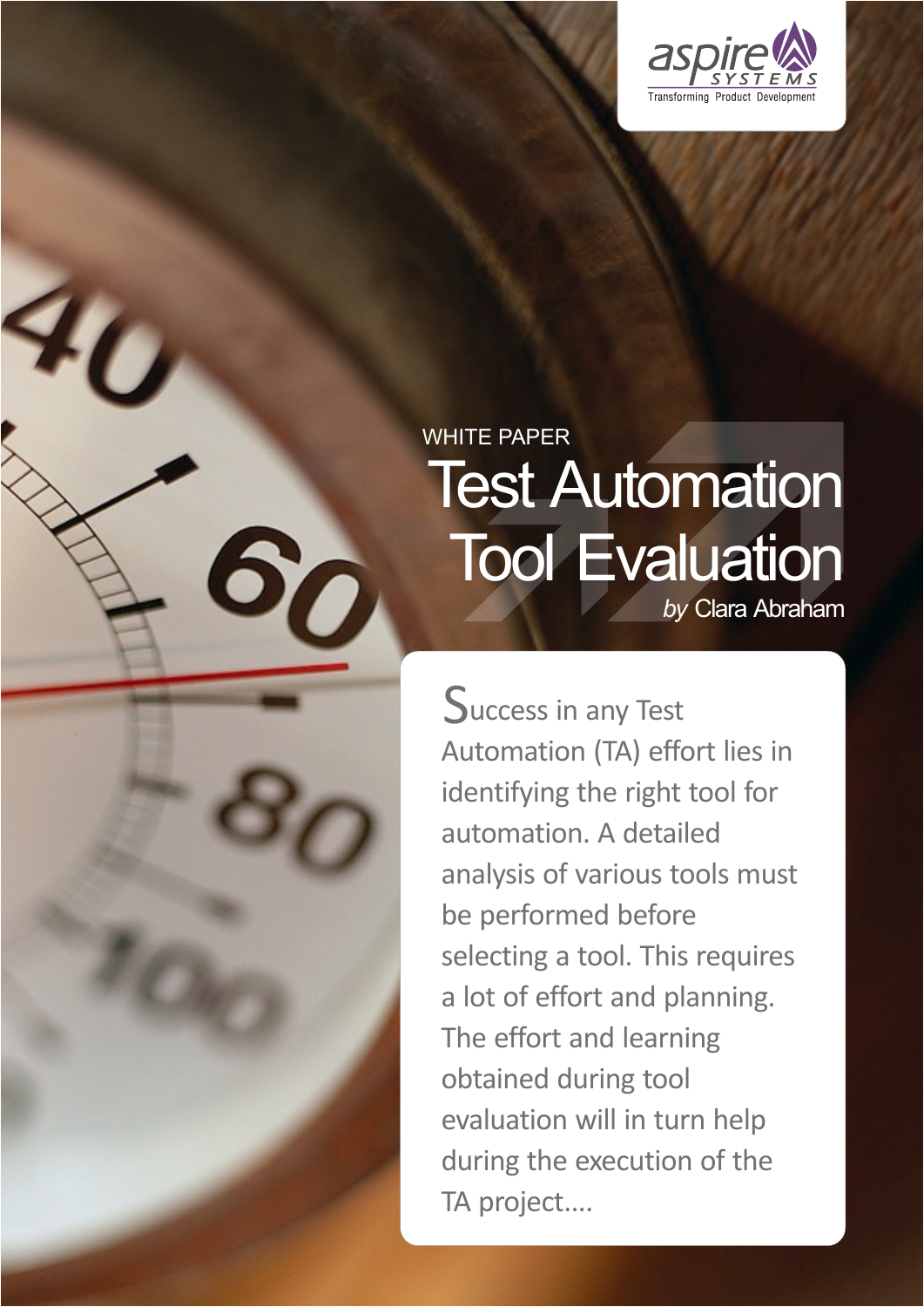## **Table of Contents**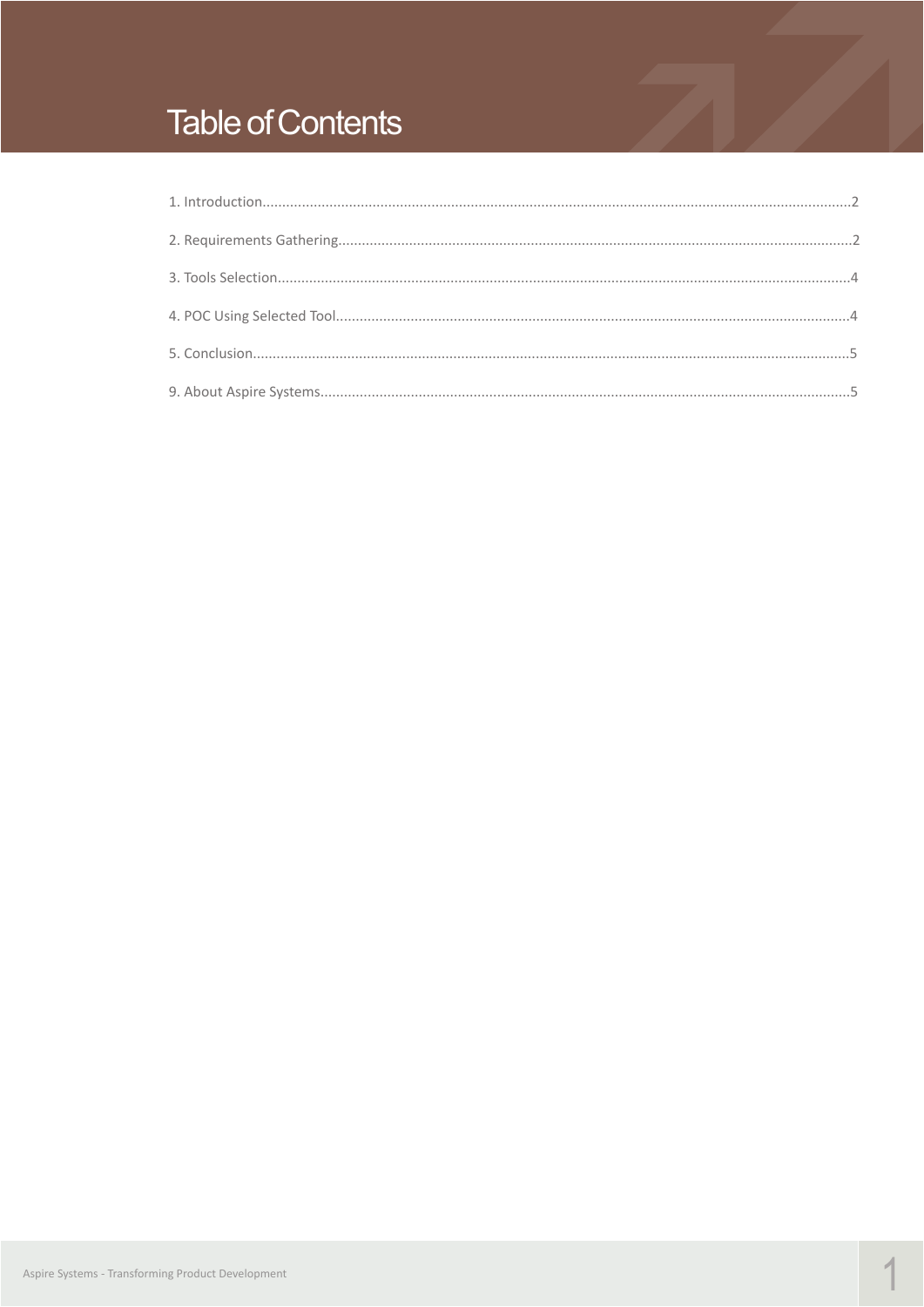<span id="page-2-0"></span>

#### **1. Introduction**

Success in any Test Automation (TA) effort lies in identifying the right tool for automation. A detailed analysis of various tools must be performed before selecting a tool. This requires a lot of effort and planning. The effort and learning obtained during tool evaluation will in turn help during the execution of the TA project.

Many companies fall prey to the sales executives of tool vendors, who show how easy it is to create scripts using their tool. It therefore becomes necessary to go into the details of the script thus created, to check the way by which the tool identifies and works with the product. In many cases, organizations have bought a tool license because it worked fine using record/playback. Eventually, they find out that the tool worked by identifying the product and its controls using coordinate positions, which is not a very reliable method, and the tool gets shelved. Hence a systematic approach must be taken to evaluate tools.

The entire process of tool evaluation can be broken down into three major phases:

- Requirements Gathering
- Tool Selection
- POC using selected tool

#### **2. Requirements Gathering**

During the requirements gathering phase of tool evaluation one has to list out the requirements for the automation tool. Some of the important questions you will need to ask would be:

- What problems will the tool solve?
- What technical capabilities will the tool need, to be compatible with your environment?

Some of the items that will help you guide your requirements list:

- Compatibility issues  $\theta$
- Tool audience **2**
- lManagement goals **3**
- Testing requirements **4**
- **Technology 5**

#### **Compatibility Issues**

Your testing tool will need to be compatible with:

- The operating systems your product supports
- The development environments used to create your product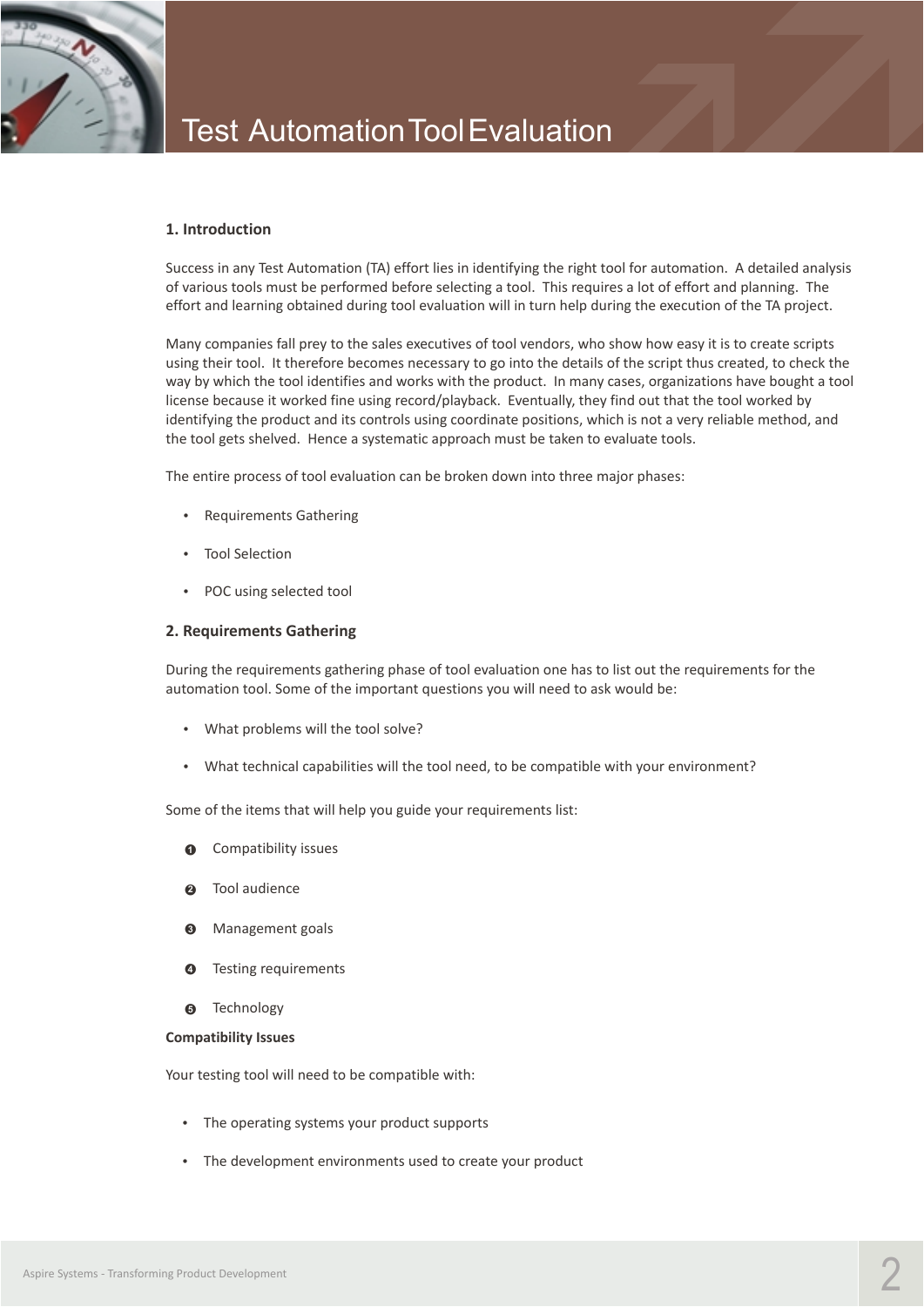

- Third party software with which your product integrates
- The test management tool used (in order to be able to integrate with it); this will eliminate data redundancy and will give the advantage of managing all test related data at a single location
- The tool should also be version control friendly so that scripts created can be brought under source code control

#### **Tool Audience**

The skills of people involved in test automation and that of the people who use the automation scripts is another important criterion for the test tool evaluation process. The benefits obtained through automation boils down to how effectively the tool is being put to use.

Will your organization allow for staff training? Can your organization, within the implementation time, allow for the learning curve required to become comfortable with the tool?

#### **Management goals**

Typically, this will be based on the product roadmap and the goal for automation from the management perspective. Based on the product roadmap, the management might consider reviewing the time for which the tool has been in the market. They may also consider whether the tool will be upgraded periodically to support newer technologies. Any management will have a budget and will fit efforts within a given budget. So it is also important for the management to consider the licensing and maintenance cost of a tool and the additional hardware required for running the scripts.

#### **Testing Requirements**

What type of testing problems do you want the testing tool to address?

- Manual testing problems
- Time constraints when implementing small changes in the system
- Shorter regression testing timeframes
- Test data setup
- Defect tracking
- Increased test coverage
- Increased efficiency of the testing process

#### **Technology**

When considering technology requirements in the automation perspective, there are two views that must be taken:

- Technologies that should be supported by the tool
- Features required in the tool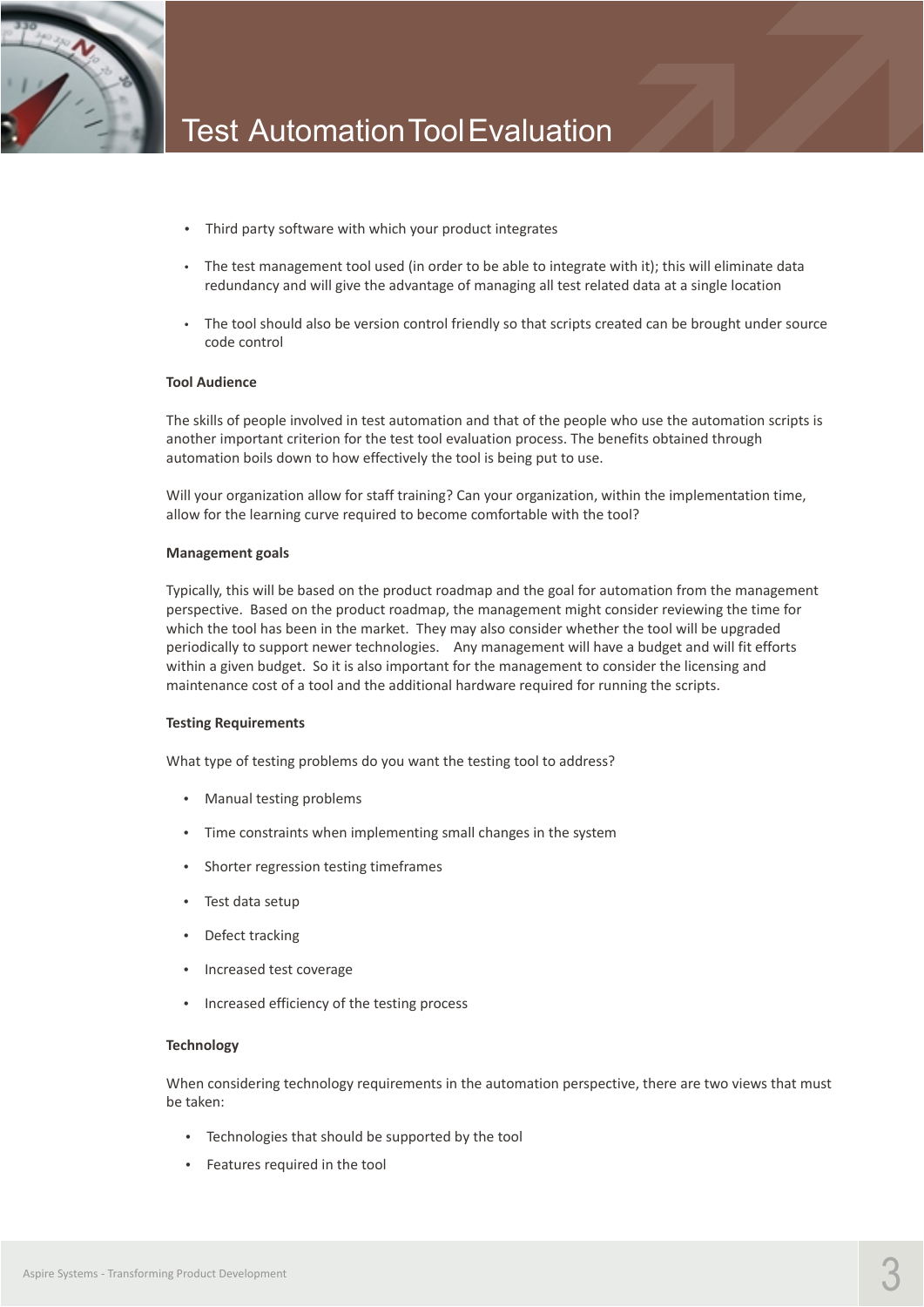<span id="page-4-0"></span>

The requirement could be for the tool to support all technologies that are used in the product and any new technology that is being planned to be implemented in the future. A list of all the technologies used in the product and the platforms/browsers on which the product is supported must be created as the technical requirements for the tool. For a tool to be able to automate testing of the product, the important criterion is the tool's ability to identify, access and work with all controls used in the application. Hence it is important to create a list of all controls (standard, custom and third party) used in the application and check if the tool is able to identify and handle all the listed controls.

The technical stakeholders of the automation project will have a list of desirable features that they need in the tool. This list of desirable features must be created in consultation with the technical team. Apart from this, a list of all features supported by the tool must also be created so that all features of the tool are considered during evaluation. An example of few features that can be listed are the tool's support for testing Graphical User Interface (GUI), Application Programming Interface (API) and Command Line Interface (CLI), support to extend tool using Open APIs like Win32 APIs, verification points supported in the tool, support of an efficient Recovery System and support for test report creation.

At the end of the requirements gathering phase, all necessary points to consider for selecting an automation tool are available. These points form the evaluation criteria for the tool.

#### **3. Tools Selection**

The second step in test automation tool evaluation is the selection of tools. While selecting tools it is important to remember that no single tool will satisfy all the requirements. The tool that meets most of the evaluation criteria should be chosen after discussion with stakeholders. Based on the tools limitations with respect to requirements, the automation activities must be planned.

All tools that meet most of the evaluation criteria can considered for evaluation. When many tools are found to satisfy the evaluation criteria, further analysis of tools should be done. Do a feature categorization by listing each tool according to the following features it provides:

- Mandatory features: These are the features that are essential to accomplish your goal in meeting your requirements within the constraints
- Desirable features: these are features that will distinguish the best tools from the others
- Irrelevant features: Features that are not important and will not provide any real benefit to your situation.

Rate these features and assess as many tools as possible to prepare a short list of a few tools. Contact the relevant vendors and possibly ask for an evaluation version to run your proof of concept (POC).

#### **4. POC Using Selected Tool**

The last phase of tool evaluation is doing a proof of concept. Though conceptually the tool appears to satisfy the evaluation criteria, it is necessary to try the tool for a few test scenarios / cases in the product. Every tool vendor provides an evaluation version of their tool for this purpose for a limited period of time. It is sufficient to use the evaluation version for the POC.

The scenarios chosen for POC are very important. They should be chosen in such a way that the scenarios cover most of the controls and a few common features present across the product. It should be a sample,